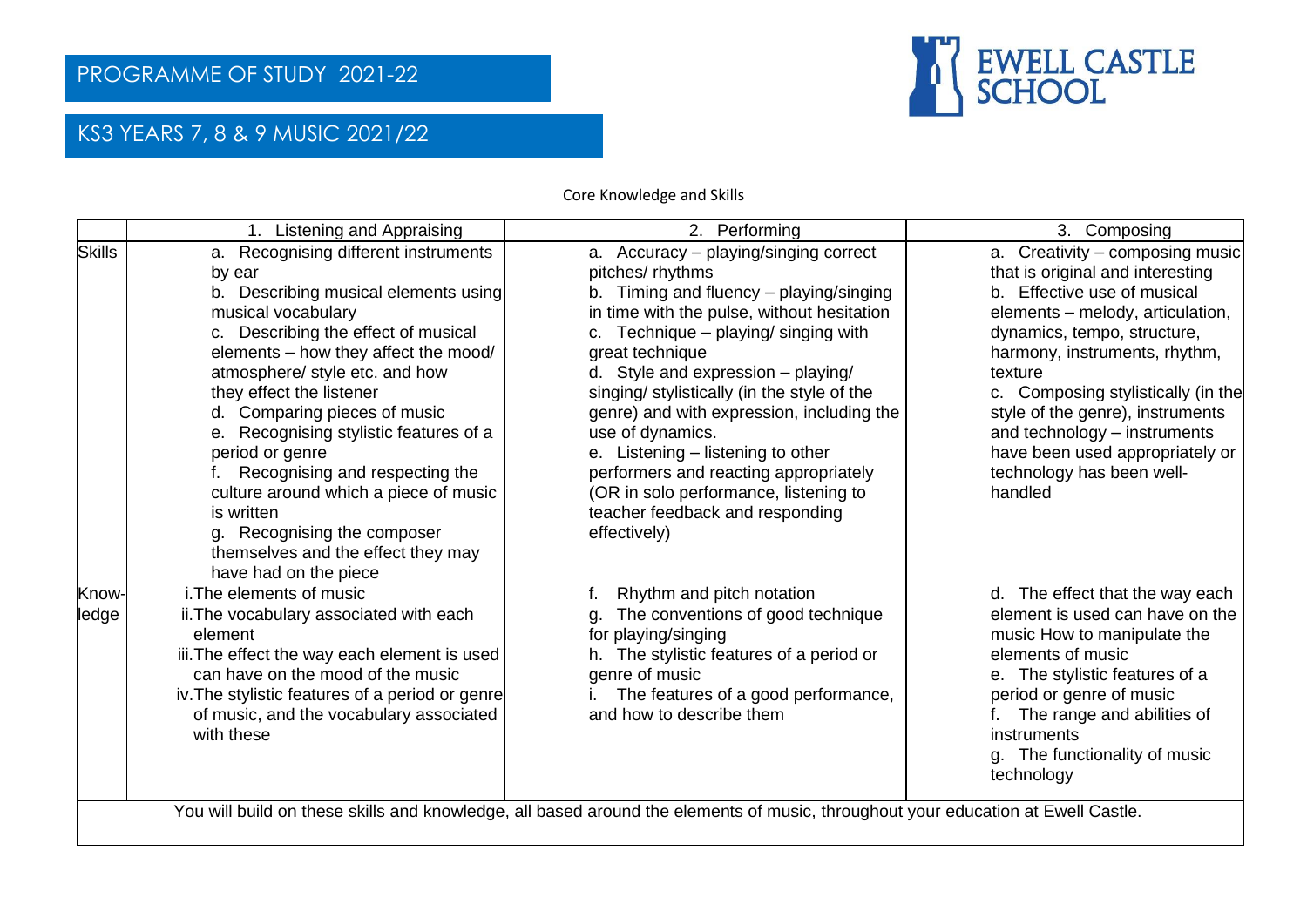

| <b>YEAR</b>       | TERM 1 (Autumn)                                                                                                                                                                                                                                                                                                                                                                                                                                                                                                                                                                                                                                                                                                                                                                                                                                                                                                                                                                                                                                                                                                                                                                                                                                                                                                                                                                                                                                                                                                                                                                                                                                                                                                                      | TERM 2 (Spring)                                                                                                                                                                                                                                                                                                                                                                                                                                                                                                                                                                                                                                                                                                                                                                                                                                                                                                                                                                                                                                                                                                                                                                                                                                                                                                                                                                               | TERM 3 (Summer)                                                                                                                                                                                                                                                                                                                                                                                                                                                                                                                                                                                                                                                                                                                                                                                                                                                                                                                                                                                                                                                                                     |
|-------------------|--------------------------------------------------------------------------------------------------------------------------------------------------------------------------------------------------------------------------------------------------------------------------------------------------------------------------------------------------------------------------------------------------------------------------------------------------------------------------------------------------------------------------------------------------------------------------------------------------------------------------------------------------------------------------------------------------------------------------------------------------------------------------------------------------------------------------------------------------------------------------------------------------------------------------------------------------------------------------------------------------------------------------------------------------------------------------------------------------------------------------------------------------------------------------------------------------------------------------------------------------------------------------------------------------------------------------------------------------------------------------------------------------------------------------------------------------------------------------------------------------------------------------------------------------------------------------------------------------------------------------------------------------------------------------------------------------------------------------------------|-----------------------------------------------------------------------------------------------------------------------------------------------------------------------------------------------------------------------------------------------------------------------------------------------------------------------------------------------------------------------------------------------------------------------------------------------------------------------------------------------------------------------------------------------------------------------------------------------------------------------------------------------------------------------------------------------------------------------------------------------------------------------------------------------------------------------------------------------------------------------------------------------------------------------------------------------------------------------------------------------------------------------------------------------------------------------------------------------------------------------------------------------------------------------------------------------------------------------------------------------------------------------------------------------------------------------------------------------------------------------------------------------|-----------------------------------------------------------------------------------------------------------------------------------------------------------------------------------------------------------------------------------------------------------------------------------------------------------------------------------------------------------------------------------------------------------------------------------------------------------------------------------------------------------------------------------------------------------------------------------------------------------------------------------------------------------------------------------------------------------------------------------------------------------------------------------------------------------------------------------------------------------------------------------------------------------------------------------------------------------------------------------------------------------------------------------------------------------------------------------------------------|
| YEAR <sub>7</sub> | The Music of West Africa<br>This unit explores the main rhythmic musical features and<br>devices used in African music, particularly the African drumming<br>tradition of West Africa. Pupils explore the different African<br>Drum performance techniques and the effect this has on the<br>timbre and sonority of the sounds produced. They then move<br>on to perform and create complex polyrhythmic compositions<br>in groups. Several of these compoitions are enjoyed at our<br>October half term Year 7 Showstoppers Concert!<br>Pupils also learn about West African song and the culture of<br>Music, Dance, Song and celebration indicative of this type of<br>music.<br>Year 7 Showstoppers!<br>A mini topic: pupils work towards a celebration concert<br>including singing and African Drumming.<br>The Orchestra and the Elements of Music<br>A mini topic: this introduces pupils to the Symphony<br>Orchestra, exploring its genesis, development and ever-<br>evolving state. Alongside pupis are introduced to the<br>Elements of Music and the "Mad T Shirt" mnemonic, as we<br>begin to discuss music in a lexicon that is used throughout<br>the key stages. Pupils also learn in brief about the Classical<br>Period in music.<br>The Tools of Music<br>A three year cycle that lasts until the end of KS3, pupils are<br>introduced (in a variety of learning styles) to the<br>fundamental theoretical and aural conventions of Western<br>music. In this term we explore rhythm, dynamics and pitch.<br>Resources are differentiated according to pupil experience.<br>Pop Music<br>Sequencing, structure and melody writing are all explored<br>through this medium. Pupils are introduced to the idea of | Keyboard Skills 1<br>This unit is all about effective keyboard performance<br>technique including basic treble and bass clef staff notation.<br>Technique is explored all alongside an understanding of the<br>Baroque period. Keyboard "steps" are used to differentiate,<br>with Step 1 offering a chance for complete beginners to play<br>a well known melody, and Step 5 and beyond to perform a<br>full work before exploring more repertoire. The Baroque<br>period and other keyboard instruments are studied here.<br>Finally students explore the idea of harmony via music from<br>the Renaissance.<br>The Tools of Music<br>A three year cycle that lasts until the end of KS3, pupils are<br>introduced (in a variety of learning styles) to the<br>fundamental theoretical and aural conventions of Western<br>music. In this term we explore the concept of scales,<br>consonant and dissonant intervals, articulation, flats and<br>sharps and tones and semitones. Resources are<br>differentiated according to pupil experience.<br>Film Music and Music for Games<br>Pupils compose using loops but also their own work in<br>response to various visual stimuli. They understand the role<br>of music in expressing emotion and explore how different<br>instruments and timbral effects impact the listener. They<br>also explore Harry Potter "steps" on the keyboards. | Reggae<br>Pupils learn about the history of this<br>revolutionary art form, before working in<br>groups to create their own composition. They<br>then develop ideas beyond Reggae and into the<br>world of Hip-Hop, recording their own raps<br>over a backing track using Garageband.<br>The Tools of Music<br>A three year cycle that lasts until the end of<br>KS3, pupils are introduced (in a variety of<br>learning styles) to the fundamental theoretical<br>and aural conventions of Western music. In this<br>term we explore the concept of harmony<br>further, as well as syncopation and compound<br>time and pitch extension. Resources are<br>differentiated according to pupil experience.<br><b>Musique Concrete</b><br>Pupils learn about this exciting C20 art form,<br>and create their own Musique Concrete.<br>Alongside this they explore other C20 ideas,<br>including impressionism and expressionism,<br>through games and art as well as music itself.<br>Summer Serenade!<br>Year 7 perform an annual cantata alongside<br>other year groups in this summer spectacular! |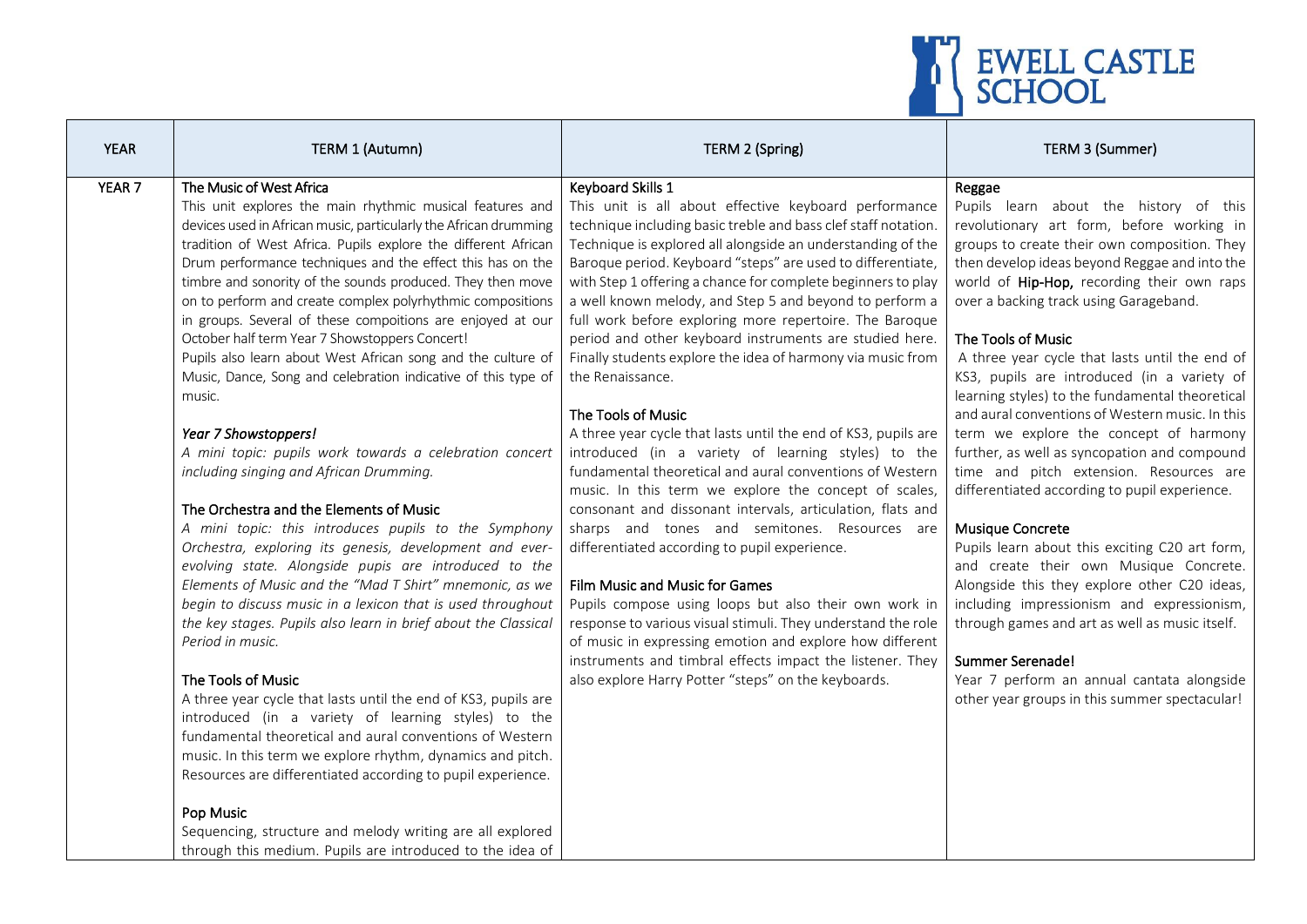

|        | music tech and sequencing, understand structure in music<br>fully, create their own melodies and develop their<br>performance skills. Pupils develop their theoretical<br>understanding via triads and chords.                                                                                                                                                                                                                                                                                                                                                                                                                                                                                                                                                                                                                                                                                                                                                                                                                                                                                                                                                                                                                                                                                                                                                                                                         |                                                                                                                                                                                                                                                                                                                                                                                                                                                                                                                                                                                                                                                                                                                                                                                                                                                                                                                                                                                                                                                                                                                                                                                                                                                                                                                                                                                                                                                       |                                                                                                                                                                                                                                                                                                                                                                                                                                                                                                                                                                                                                                                                                                                                                                                                                                                                                                                                                                                                                                                                         |
|--------|------------------------------------------------------------------------------------------------------------------------------------------------------------------------------------------------------------------------------------------------------------------------------------------------------------------------------------------------------------------------------------------------------------------------------------------------------------------------------------------------------------------------------------------------------------------------------------------------------------------------------------------------------------------------------------------------------------------------------------------------------------------------------------------------------------------------------------------------------------------------------------------------------------------------------------------------------------------------------------------------------------------------------------------------------------------------------------------------------------------------------------------------------------------------------------------------------------------------------------------------------------------------------------------------------------------------------------------------------------------------------------------------------------------------|-------------------------------------------------------------------------------------------------------------------------------------------------------------------------------------------------------------------------------------------------------------------------------------------------------------------------------------------------------------------------------------------------------------------------------------------------------------------------------------------------------------------------------------------------------------------------------------------------------------------------------------------------------------------------------------------------------------------------------------------------------------------------------------------------------------------------------------------------------------------------------------------------------------------------------------------------------------------------------------------------------------------------------------------------------------------------------------------------------------------------------------------------------------------------------------------------------------------------------------------------------------------------------------------------------------------------------------------------------------------------------------------------------------------------------------------------------|-------------------------------------------------------------------------------------------------------------------------------------------------------------------------------------------------------------------------------------------------------------------------------------------------------------------------------------------------------------------------------------------------------------------------------------------------------------------------------------------------------------------------------------------------------------------------------------------------------------------------------------------------------------------------------------------------------------------------------------------------------------------------------------------------------------------------------------------------------------------------------------------------------------------------------------------------------------------------------------------------------------------------------------------------------------------------|
| YEAR 8 | The Development of the Musical/Opera                                                                                                                                                                                                                                                                                                                                                                                                                                                                                                                                                                                                                                                                                                                                                                                                                                                                                                                                                                                                                                                                                                                                                                                                                                                                                                                                                                                   | Feel the Blues / Jazz Improvisation                                                                                                                                                                                                                                                                                                                                                                                                                                                                                                                                                                                                                                                                                                                                                                                                                                                                                                                                                                                                                                                                                                                                                                                                                                                                                                                                                                                                                   | Folk Music and Indian Classical Music                                                                                                                                                                                                                                                                                                                                                                                                                                                                                                                                                                                                                                                                                                                                                                                                                                                                                                                                                                                                                                   |
|        | This unit explores songs and music from the stage,<br>beginning with an exploration into "what makes up a<br>musical?". Pupils explore the history and developments of<br>elements of a musical (including its origins in opera and<br>vaudeville), develop their performance skills by singing<br>various songs from musicals and work in groups to perform<br>their own number from a musical, before performing to<br>each other at a concert in the last week before the Autumn<br>half term. Alongside their understanding of the Musical,<br>pupils develop an extensive knowledge of Opera through<br>the musical ages, from Baroque to C20.<br>The Tools of Music<br>A three year cycle that lasts until the end of KS3, pupils are<br>introduced (in a variety of learning styles) to the<br>fundamental theoretical and aural conventions of Western<br>music. In this term we explore single-dotted notes and their<br>equivalent rests, tied notes, recap time signatures and<br>include minim and quaver time signatures. Resources are<br>differentiated according to pupil experience.<br>Dance Music<br>Pupils learn about the different styles of EDM and their<br>musical features, before sequencing their own piece of<br>EDM. Having completed sequencing they then begin to<br>compose their own piece. This is completed on Logic,<br>Garageband or Bandlab depending on resources. Pupils also | This unit develops pupils' understanding of bass lines and<br>chords as a harmonic foundation upon which a melody can<br>be constructed upon and as a foundation for improvisation.<br>Pupils begin by learning about the history, origin and<br>development of the Blues and its characteristic 12-bar Blues<br>structure exploring how a walking bass line is developed<br>from a chord progression. Pupils also explore the effect of<br>adding a melodic improvisation using the Blues scale and<br>the effect which "swung" rhythms have as used in jazz and<br>blues music. Pupils are introduced to seventh chords and<br>how these are formed and their characteristic sound used<br>in jazz and blues music. Finally pupils join in groups to<br>create their own blues or jazz performances.<br>Programme Music and Romantic Music<br>Pupils learn about character pieces and music for piano<br>(and the development of the piano), before perfoming their<br>own "steps" character pieces. Pupils also learn about<br>Programme Music, before composing their own<br>composition in response to a poem.<br>The Tools of Music<br>A three year cycle that lasts until the end of KS3, pupils are<br>introduced (in a variety of learning styles) to the<br>fundamental theoretical and aural conventions of Western<br>music. In this term we recap time signatures, to include<br>minim and quaver time signatures, and explore pitch and | Both topics incorporate modes, learning orally<br>and aurally and being a crucial part of their<br>country's /counties' culture. Pupils are<br>introduced to the types of music before a<br>variety of compositional exercises and<br>challenges.<br>The Tools of Music<br>A three year cycle that lasts until the end of<br>KS3, pupils are introduced (in a variety of<br>learning styles) to the fundamental theoretical<br>and aural conventions of Western music. In this<br>term we recap harmony: recap scales, and<br>extend to cover modes, tempo words and<br>articulation. Pitch: recap sharps and flats, and<br>add naturals. Resources are differentiated<br>according to pupil experience.<br>Samba<br>This double-unit introduces the polyrhythmic<br>style of Latin American Samba and identifies its<br>roots in African and Spanish/Portuguese music.<br>Concepts revised and visited include the<br>importance of a steady beat/pulse as a<br>foundation of rhythmic music, looping<br>rhythms, polyrhythms, call and response and<br>improvisation. |
|        | learn about ostinato, riffs and how to play chords with<br>confidence on the keyboards.                                                                                                                                                                                                                                                                                                                                                                                                                                                                                                                                                                                                                                                                                                                                                                                                                                                                                                                                                                                                                                                                                                                                                                                                                                                                                                                                | extension of the stave to two leger lines. Resources are<br>differentiated according to pupil experience.                                                                                                                                                                                                                                                                                                                                                                                                                                                                                                                                                                                                                                                                                                                                                                                                                                                                                                                                                                                                                                                                                                                                                                                                                                                                                                                                             |                                                                                                                                                                                                                                                                                                                                                                                                                                                                                                                                                                                                                                                                                                                                                                                                                                                                                                                                                                                                                                                                         |